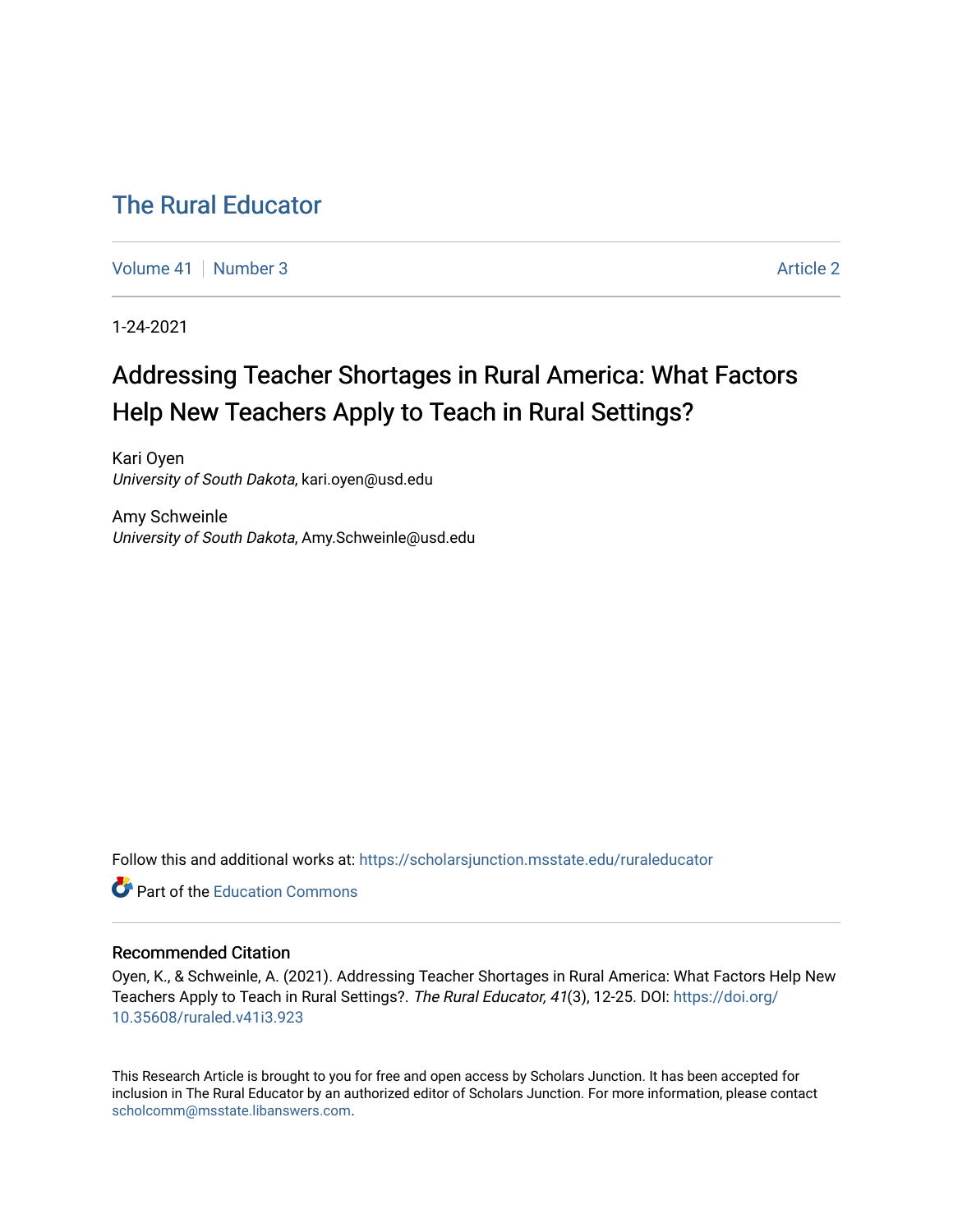## *Research Article*

# **Addressing Teacher Shortages in Rural America: What Factors Encourage Teachers to Consider Teaching in Rural Settings?**

# **Kari Oyen Amy Schweinle**

Teacher shortages in rural areas has become a public crisis. This shortage of key personnel requires stakeholders *(higher education, state departments, local school districts) to examine factors that help teacher education students* choose to apply to rural settings. The current study examines new teacher candidates' background, preparation for teaching, and perceptions of protective factors on their decisions to work in rural areas. Data from teacher *education students in their residencies from 14 institutions were analyzed. Results suggest that student background,* including race, level of education, parent education, and high school location are important. White students, those *pursuing undergraduate degrees, those from rural high schools, and students who feel more confident in teaching* 21st-century critical thinking skills (e.g., using a variety of perspectives, engaging in self-assessment, teaching critical thinking) are also more likely to consider teaching in rural areas. Results are discussed as they relate to *recruitment in rural areas.*

Geographic isolation, inadequate professional development, lower base salaries, as well as difficulty managing the workload requirements are just a few reasons that new teachers fail to apply for careers in school districts located in rural settings (Jimerson, 2003; Martin & Mulvihill, 2016; Monk, 2007; Provasnik et al., 2007; Reeves, 2003, Tran & Smith, 2019; Viadero, 2018). Recruitment is complicated by the fact that there has been a substantial loss of existing teacher workforce due to retirement, low salaries, lack of public appreciation and respect, and dissatisfaction with teaching conditions (Jimerson, 2003; Martin & Mulvihill, 2016; Tran & Smith, 2019). These conditions may be some of the factors that are leading to reports of teacher shortages across the nation. Recently, Viadero (2018) reported that in an analysis of federal education data from 2016- 2018, statewide teacher shortages were reported in all 50 states. This is particularly problematic in rural settings where some of these factors may be amplified due to the nature of living and working in a rural environment. Despite struggles to define "rural", most definitions include a measure of the density of the population as well as the distance from populous centers. When distance from population centers increase, unique factors that may lead to recruitment problems may emerge. Martin and Mulvihill (2016), posit that it is difficult to recruit in rural areas due to geographic isolation as well as inadequate housing. These may be important factors to consider when trying to recruit new teachers to rural settings. Consequently, policymakers are left to help navigate how school districts and stakeholders can find ways to recruit new teachers and manage shortages in rural areas via evidence-based strategies.

This study examines the variables related to a teacher's decision to enter teaching in rural settings. Specifically, the authors evaluated the relation between perception of protective factors (i.e., supervisory support, peer support, and kinship support) and choosing to enter teaching in rural settings. Results of this study may provide critical evidence-based data for decision-makers in order to support the creation of work climates that increase teacher recruitment in rural settings.

#### **Factors Related to New Teacher Recruitment**

An evaluation of factors that lead to teacher recruitment is necessary if strategies are to be grounded in science. New teachers have many factors to consider when choosing the location and subject to teach. Some new teachers are drawn to rural settings by providing grant opportunities, loan forgiveness programs, and offering incentive programs, such as housing, sign-on bonus, as well as tuition waivers (Berry, et al., 2010). These programs offer incentives for new teachers to come and teach in areas of critical need.

Because of the little research on recruitment programs, researchers also look to factors related to new teachers' experiences when entering the profession. New teachers frequently leave school districts due to poor leadership, inadequate professional development opportunities (i.e., how to teach 21<sup>st</sup>-century skills, behavior management), and poor working conditions (Prather-Jones, 2011; Keiser, 2011). These leadership, professional development, and working conditions may be important for school districts to consider when recruiting new teachers to the profession. Related to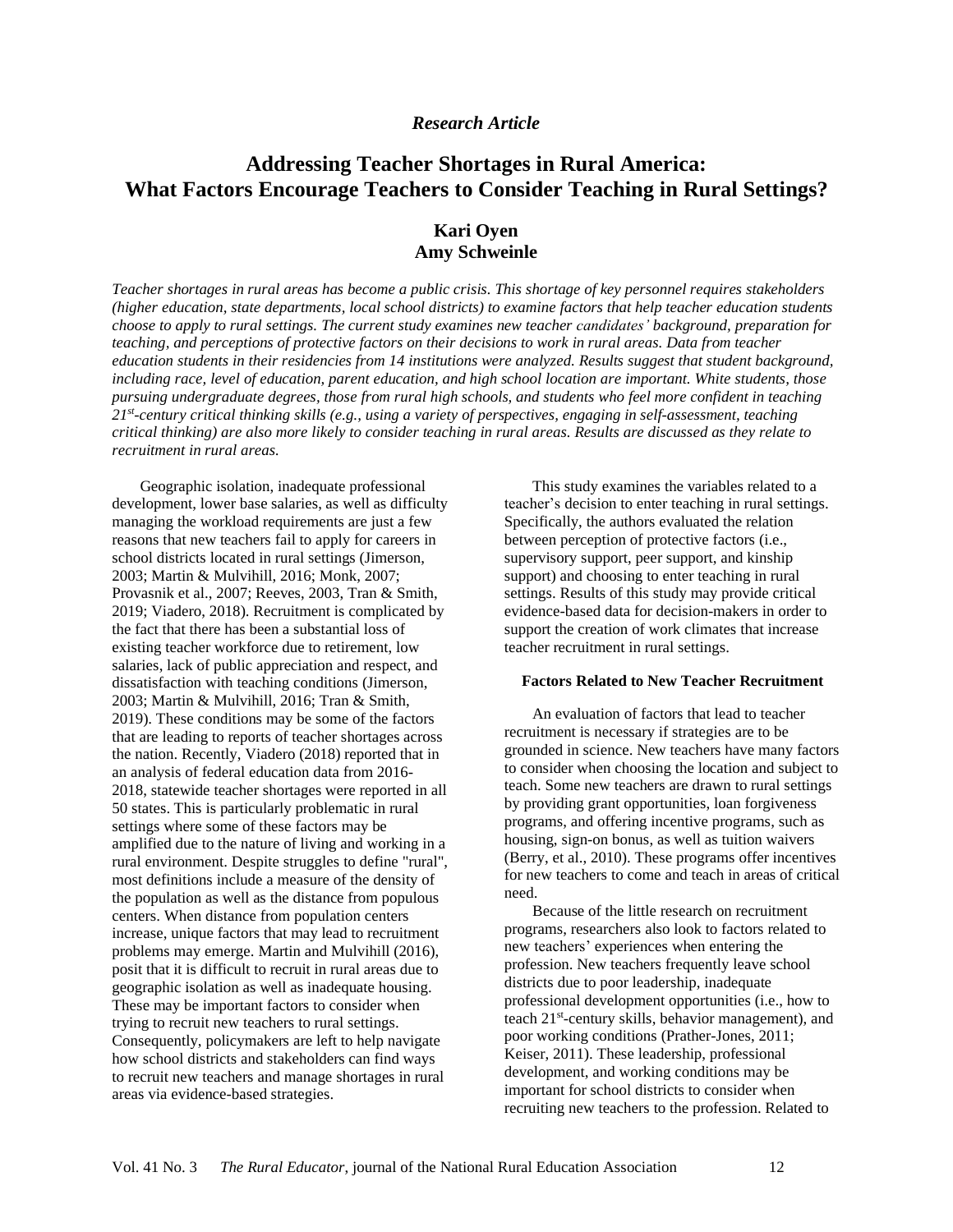professional training, Lawrason (2008) indicated that teachers who lacked training in classroom management, time management, and training in handling parental relationships struggled to transition into their first year of teaching. Further, evidence shows that rural teachers with less professional development opportunities felt less supported and confident and were more compelled to leave rural schools (Berry et al., 2011). As such, these factors may be important to consider when trying to recruit new teachers to school districts in rural settings.

In further support, Goldring, et al. (2014) noted that workplace conditions and the expected workload might also contribute to new teachers applying to rural or urban settings. Researchers found that when they interviewed teachers who had recently left teaching positions, they often found that their new positions had more reasonable expectations in the amount of work that would be expected of them during the working day (Goldring, et al., 2014). The amount of work that is expected of a new teacher might be important to consider when encouraging new teachers to apply to rural settings. This is especially true in rural areas where teachers must take on multiple roles (Dixon, 2012)

In addition, school district leaders may consider the impact of their discipline structures and administrative support when examining why a teacher might choose to work in a particular school district. It is important to note that teacher perception of poor administrative leadership has been shown to decrease new teacher retention due to lack of consistent discipline structure applied to students (Hipp, 1997; McCoach & Colber, 2010). In addition, a lack of support, including strained relationships between teachers and administrators, (Tschannen-Moran & Woolfolk Hoy, 2001), as well as perceived levels of administrative support in decision-making (Hepburn & Brown, 2001; Huysman, 2008) may be important factors to consider when recruiting new teachers to rural areas.

#### **Factors that Lead to New Teachers Applying to Rural Settings**

While much research has identified risk factors related to new teachers leaving the profession, few researchers have evaluated factors that encourage a teacher to apply to teach in rural settings. Rutter and colleagues evaluated mechanisms of resilience, which they call protective variables (Garmezy, 1974; Luthar, 2006; Rutter, 1979; Rutter, 1987) to evaluate factors that lead to persistence in a task or challenge despite several risk factors. Witt (2006) further evaluated protective factors for new teachers in rural classrooms to demonstrate three types of protective

factors: supervisory support, peer support, and kinship support.

Supervisory support is support within the school environment that leads to teaching competency (e.g., leadership, positive work environment, adequate professional development). This skill is related to preparation for teaching 21st century skills, classroom management skills, as well as professional development. Teachers were likely to teach in rural settings when they felt valued by administrators (Stackhouse, 2011) and had principals that supported them in decision-making (Huysman, 2008). Further, Hirsch, et al. (2007) noted that new teachers who experienced real-life, hands-on classroom experiences fared better than those who experienced less support related to 21<sup>st</sup>-century skills.

Peer support is the support that colleagues provide in the school settings. As one builds social support systems with peers, one develops ways in which to mitigate the social stress felt in the teaching setting. This co-teacher collaboration may lead to higher teacher self-efficacy (Collie, et al., 2012; Guo, et al., 2012) and more positive professional climate (Hoy & Wolfolk, 1993), which may lead to the likelihood to teach in rural settings.

Finally, kinship support is the support provided by family systems. These factors help to combat both physical and psychological isolation that may be experienced by novice teachers. Montgomery (2010) underscored these sentiments and found that teachers more active in their communities were more likely to teach in rural settings. Husyman (2008) found that there are three unique types of rural teachers: homegrown, homegrown by time, and transplanted. Homegrown teachers grew up in the rural area that they are practicing (i.e., Teachers who were from a rural high school setting), homegrown by time teachers have attended college in the rural area in which they are teaching, and transplanted teachers only came to a rural school after graduating from college. According to the Husyman (2008) study, 89% of teachers who left rural schools were categorized as being transplanted. Conversely, homegrown teachers were noted to be most likely to teach in their rural school setting (Husyman, 2008).

#### **Factors Unique to Rural Settings**

Teachers who tend to work in rural districts are also faced with factors that are unique to rural settings. Teachers in rural settings often have to spend significant time in preparation due to the generalist role that they must take on to be able to serve the small number of students that they teach (Dixon, 2012). For example, a teacher in an urban setting might be able to specialize in a particular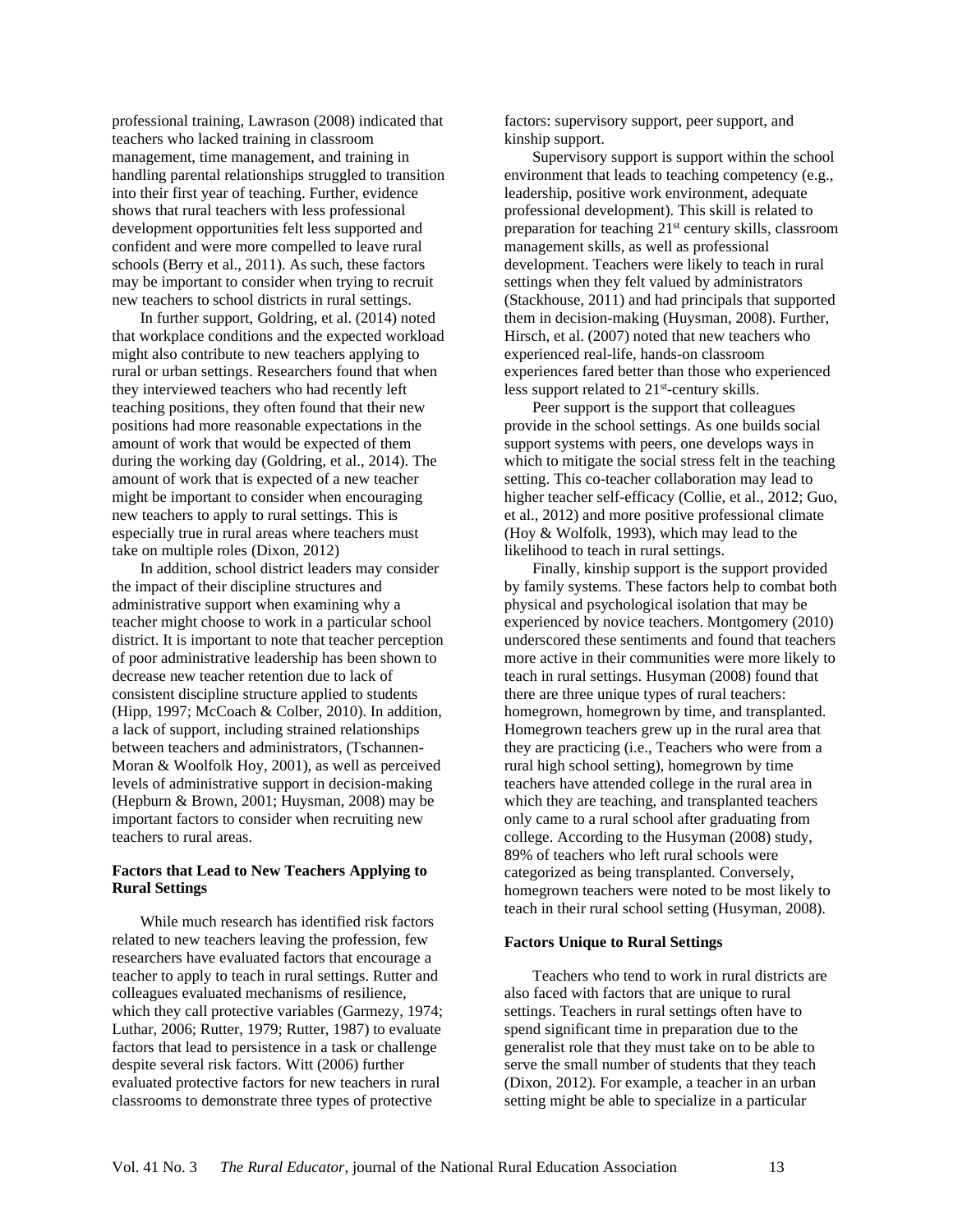subject and teach that subject throughout the day. A teacher in a rural setting may have to teach many subjects across domains with inadequate preparation time, which may lead to significant workload demands.

Researchers also note that significant isolation and lack of social support systems in rural settings may contribute to lack of recruitment into teaching (McNabb, 2011; Montgomery, 2010). Significant geographic isolation is unique to rural settings. This distance from other populations can create a feeling of geographic isolation that can be a risk factor for newly vetted teachers attempting to create a life in a rural environment. Relatedly, social isolation can also be a contributing factor to teacher recruitment. As a new teacher, it can be difficult to build social networks in places without large populations of young people. This isolation can contribute to lack of support and can lead to a teacher applying to a more urbanized setting.

To further understand the unique factors that impact the ability to recruit in rural areas, Jimerson (2003) wrote a policy brief that addressed the challenges of staffing rural classrooms. In reviewing national salary data, it was noted that teachers in rural areas struggle with not being compensated as well as other rural professionals, being paid far less than other teachers in more populated states, and have lower salaries than suburban and urban counterparts in the same state. To further expand the impact of salaries on recruiting teachers in rural areas, Tran and Smith (2019) examined financial factors that lead college students to apply to rural settings. They noted that base salaries, retirement benefits, as well as respect for the teaching profession were key factors that encouraged applicants to apply to difficult to hire rural locations.

Race, ethnicity, and parent education may also uniquely contribute to the desire to teach in rural settings. In a 2010 report, Berry, et al. reported that African American teachers and teachers of other races were less likely to become teachers. In the same report, it was also noted that African American teachers were more likely to choose more lucrative careers over teaching, even when they met the criteria for teaching certification (Berry, et al., 2010). Upon review, no scholarly articles evaluated the impact of parent education on the choice to teach in a rural setting.

The teacher shortage in rural areas is critical. It is essential to identify the factors that contribute to new teachers entering rural teaching as well as factors that contribute to the avoidance of rural teaching. Teacher education programs and state departments of education can work to encourage students toward rural teaching and make rural environments more

supportive of their teachers. One area where schools of education can make strides is in their residency programs where students experience, first-hand, the demands, challenges, and rewards of teaching.

As evidence of the need for rural teachers, the Mankato Free Press called the teacher shortage in rural areas a "crisis" (Goodrich, 2016). Also, The Duluth News Tribune in 2017 called it a "struggle" to get rural teachers (McMullen). Finally, The U.S. Department of Education (2016) published a listing of teacher shortage areas which highlighted many rural areas that are not able to recruit or retain highly qualified professional workforces. This shortage highlights the need for more inquiry to examine factors that contribute to effective recruitment strategies for new teachers.

#### **Purpose of the Study**

With the landscape of education and high-quality instruction under review, researchers and decisionmakers are left to navigate factors that increase a teacher's motivation to teach in rural settings. This research aims to use existing survey data from teachers who are new in the field to address factors that encourage teachers to consider teaching in rural settings. The project used the NexT Common Metrics Survey (2016a-c, 2017a-c) to analyze factors related to the recruitment of new teachers in rural settings. The main goal of this study was to identify unique protective and risk factors that help teachers decide to teach in rural settings. The authors hypothesize that having systematic support in combination with administrative support may impact a teacher's willingness to teach in rural settings.

#### **Research Questions**

- 1.What are the unique factors that encourage new teachers to consider teaching in rural settings?
- 2.What are the unique factors that may deter new teachers to consider teaching in rural settings?
- 3.Which factors contribute to whether or not students applied to teach in rural areas and if they eventually took positions in rural areas?

#### **General Method**

#### **Participants**

The population for this study was teacher candidates during their first year of student teaching residency and into their transition to teaching in independent settings. These teacher candidates were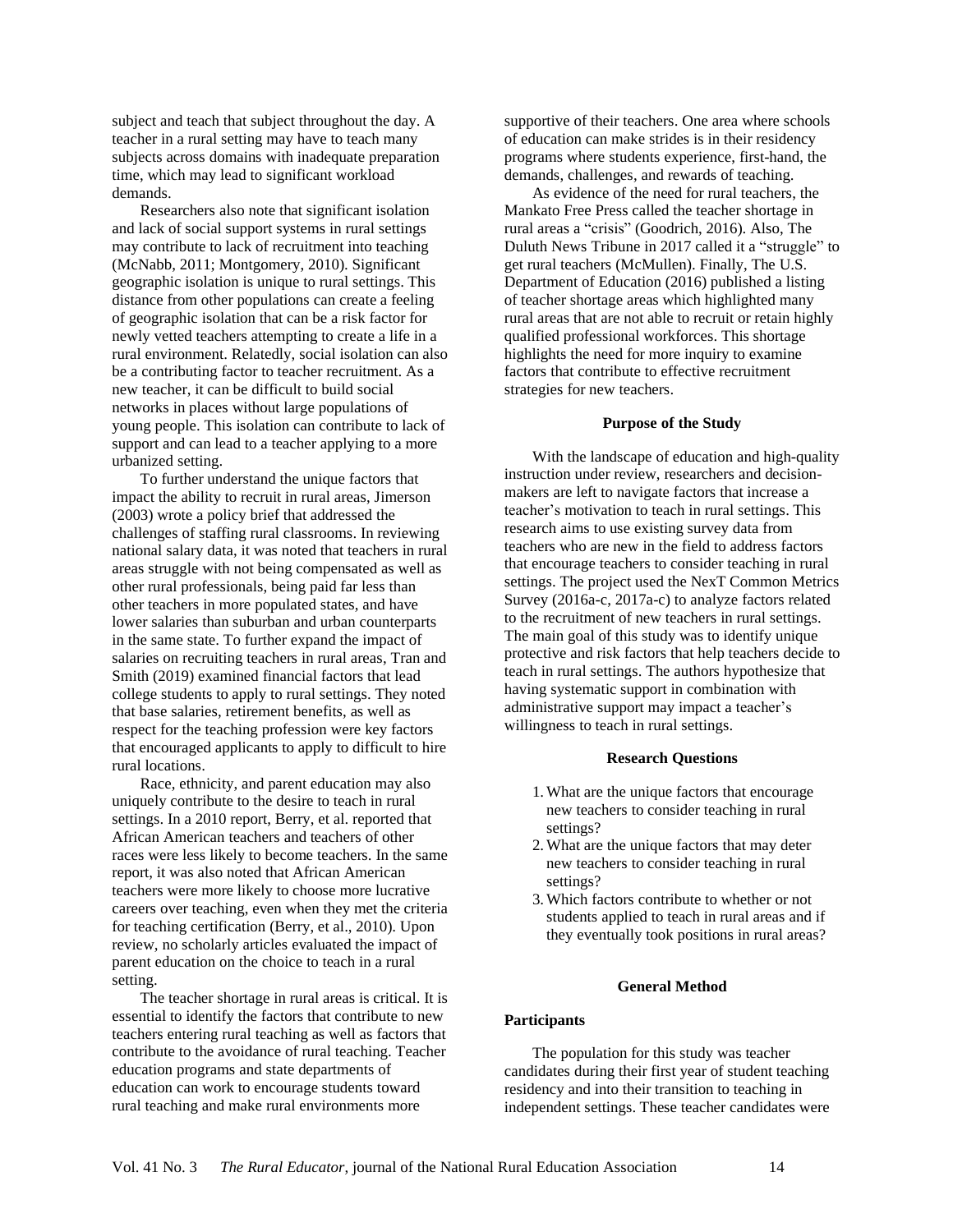located across South Dakota, Minnesota, and North Dakota. All participating teacher candidates were enrolled in institutions of higher education who were participants in the Bush Foundation Network for Excellence in Teaching  $(n = 14$  institutions). The teachers were matched in field placements based on the institution of higher learning's teacher placement process. The sample sizes of each study are as follows: Study One ( $n= 4773$ ), Study Two ( $n =$ 3342), and Study Three ( $n = 1832$ ). The students engaged in a full year teacher residency program in which they worked with a co-teacher (previously called a mentor teacher) in classrooms.

#### **Measures**

**Network for Excellence in Teaching Survey.** The consortium of researchers developed a set of reliable and valid survey instruments, Common Metrics, to evaluate the entry into student teaching (Network for Excellence in Teaching, 2016a, 2017a), exit from student teaching (Network for Excellence in Teaching, 2016b, 2017b), and transition to teaching (Network for Excellence in Teaching, 2016c, 2017c). The entry survey examined the demographics of teacher candidates and explored why they decided on the career of education. The exit survey examined how teacher candidates felt about their preparation to teach. The transition to teaching survey examined how prepared and effective teachers felt for their first year of teaching. It also asked questions about where the students applied to teach and where they intend to teach in the following year (Bush Foundation, 2015).

These surveys have been rigorously validated by the survey team (consisting of members from the partner institutions). Data from the Exit and Transition to Teaching Surveys (sections B and C) were subjected to principal components analysis (PCA) to identify factor structure. Half the data, randomly selected, was used in the PCA to identify factors that explain most of the variance in responses, and the other half was used to confirm the structure with confirmatory factor analysis. These factors were then used in the following analyses.

#### **Procedures**

Teacher education students were surveyed at three points. The entry survey occurred at the end of their first semester of residency. The exit survey was administered after the second, and final, semester of residency. The transition to teach survey was taken at the beginning of the fall semester following graduation. Two cohorts, across two years, of students from 14 different universities in the upper

Midwest were surveyed. Surveys at each time point measured different variables, allowing for multiple models to evaluate different variables.

At entry and exit, the researchers sought variables that would predict students' intent to teach in rural areas. At the transition to teach survey, the researchers modeled prediction of where students applied for teaching positions (rural or urban). The survey questions varied across time, and identifiers were not maintained to allow the research team to track individual students across time. Thus, three models were run: one for each time point.

#### **Data Analysis**

The first two studies identified the factors that contribute to students' intent to apply to teach in rural areas or that might deter them (protective and risk factors). The third study examined which factors contribute to whether students applied to teach in rural areas and if they took positions in rural areas.

#### **Study One: Entry Survey**

#### **Entry Method**

**Participants.** Participants in the entry survey were 4773 students finishing their first semester of residency. Of those responding, 1625 (63.5%) were female and most were undergraduate students  $(N =$ 3449, 73.32%). Most students stemmed from urban high schools ( $N = 3186, 70.05\%$ ), the majority were willing to teach in a rural area  $(N = 2924, 62.2\%)$ . Additional demographics are provided in Table 1. Due to missing data, 2148 participants were included in the final model.

#### **Measures.**

*Sex***.** Sex was a binary question and only measured in the first year of the survey.

*Level***.** Student level was measured as undergraduate or graduate.

*Race/Ethnicity.* Students were asked to select all that apply. If students selected White (not Hispanic) and another option, they were coded as the other option. Because there were low numbers of respondents, Native Hawaiian or Pacific Islander was classified with American Indian.

*Parent education.* Students indicated the highest level their parents/guardians completed. Eight options ranged from no formal schooling to graduate degree.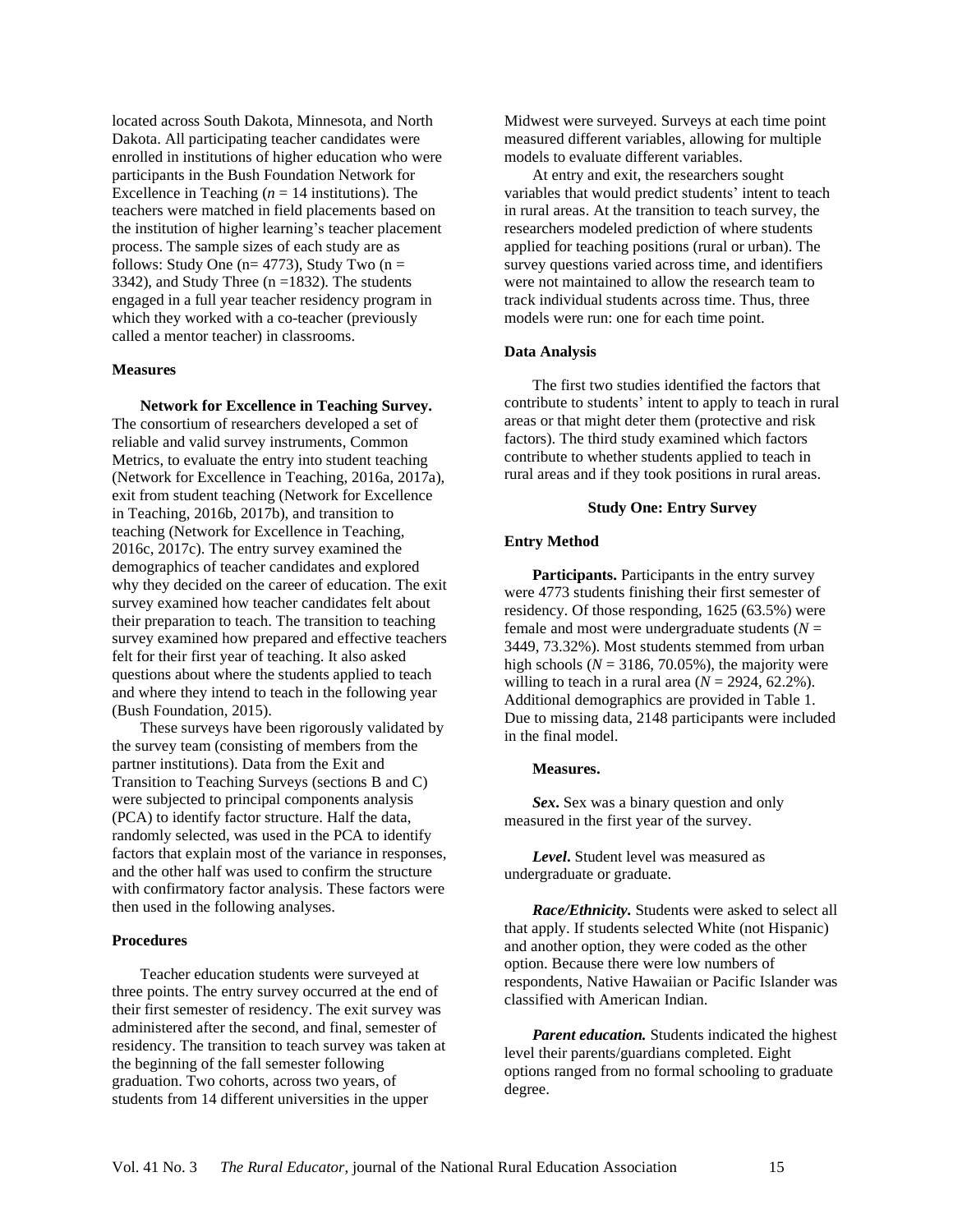Table 1 *Additional Demographics for Entry Survey*

|                                          | N    | $\%$  |
|------------------------------------------|------|-------|
| Education                                |      |       |
| No formal schooling <sup>a</sup>         | 40   | 0.84  |
| Elementary school education <sup>a</sup> | 36   | 0.75  |
| Some high school <sup>a</sup>            | 64   | 1.34  |
| High school graduate or GED              | 521  | 10.89 |
| Some college                             | 714  | 14.92 |
| Two-year or technical degree             | 735  | 15.36 |
| Four-year degree                         | 1484 | 31.01 |
| Some graduate school                     | 140  | 2.93  |
| Graduate degree                          | 1051 | 21.96 |
| Race/Ethnicity                           |      |       |
| American Indian/Pacific Islander         | 18   | 0.39  |
| Asian                                    | 146  | 3.19  |
| Black                                    | 149  | 3.25  |
| Hispanic                                 | 112  | 2.45  |
| White                                    | 3935 | 85.92 |
| $Other^b$                                | 21   | 0.46  |
| Multiple                                 | 199  | 4.34  |

*Note.* <sup>a</sup>These three categories were combined due to small sample sizes compared to other categories. b<sub>Due</sub> to low sample size, this category was excluded from analyses.

*High school location.* High school location was coded as rural or not based on the multiple-choice question. Students were given the option of American Indian Reservation school, specific large cities in the region, suburban areas, rural areas, city, or other city in the three represented states or the U.S., or outside the U.S. If they selected any rural area option or American Indian Reservation, they were coded as rural. All others were coded not rural.

*Specialist vs. generalist.* Whether students planned to be a generalist or specialist was coded from responses to questioning the areas in which respondents intend to teach. They were allowed to select all that applied. If they selected early childhood education or elementary education, then they were coded as generalists. If they selected special education, K12, or secondary education, exclusively, then they were coded as specialists  $(N = 2652)$ , 56.2%). If students selected more than one option, they were coded as generalists.

*Where teach.* Students were asked where they would consider teaching, used as the dependent variable. They were given the same options as for the high school location. They were coded as rural or not in the same way.

#### **Results and Discussion**

Of the 2148 respondents with complete data, 1357 (63.18%) intended to teach in a rural area. We used logistic regression to test the model predicting if students intended to teach in a rural area (urban  $= 0$ , rural  $= 1$ ) from sex, level, race, parent education, high school location, and generalist/specialist. The model, as a whole, significantly predicted whether or not students intended to teach in a rural area,  $\chi^2(15)$  = 359.19,  $p < .001$ ; -2LL = 2826.84. Analysis of effects is in Table 2.

Level, race, high school location, and specialist vs. generalist statistically significantly predicted students' consideration of teaching in a rural area. Specifically, undergraduate students were almost twice as likely as graduate students to consider a rural area teaching placement. Students of color were less likely (except for American Indian or Pacific Island students) to consider rural areas, but the odds ratio for Black students was the only one that was statistically significant. Students from rural high schools were five and a half times more likely to consider rural job sites than those from urban areas. Finally, students who specialized were about one and a fourth times as likely to consider rural than generalists.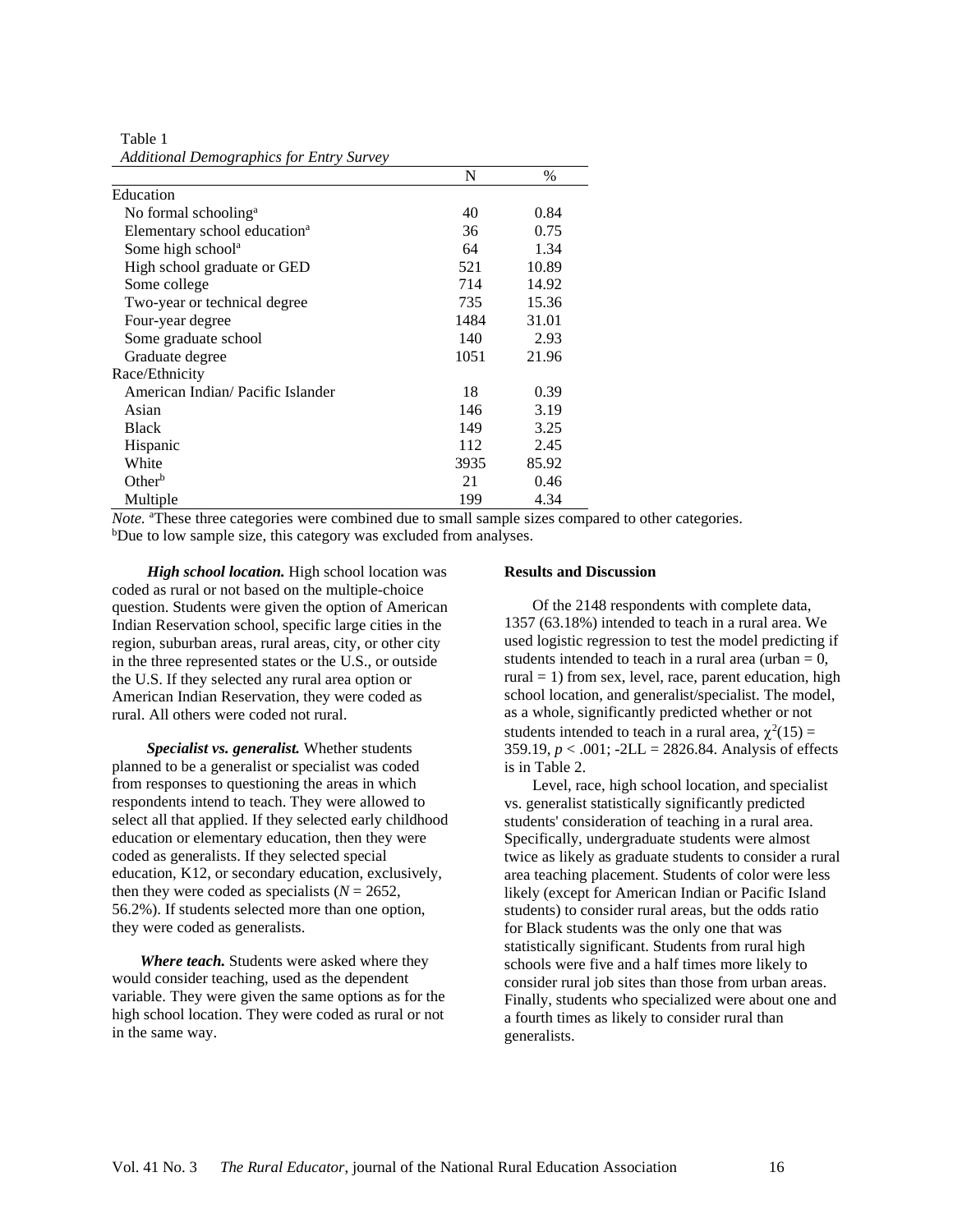|                             | df | Wald $\chi^2$ |         |
|-----------------------------|----|---------------|---------|
| <b>Sex</b>                  |    | 0.16          | 0.69    |
| Level                       |    | 34.54         | < 0.001 |
| Race                        |    | 23.14         | < 0.001 |
| <b>Parent Education</b>     | h  | 10.53         | 0.10    |
| <b>High School Location</b> |    | 165.45        | < 0.001 |
| Specialist vs. Generalist   |    | 6.57          | 0.01    |

Table 2 *Results of Logistic Regression: Tests of Individual Predictors in Entry Survey*

|                                                   | Frequency |           |           |              |                  |
|---------------------------------------------------|-----------|-----------|-----------|--------------|------------------|
|                                                   | Rural     | Not rural | <b>OR</b> | 95% CI       | $\boldsymbol{D}$ |
| $Sex (female = reference)$                        | 518       | 836       |           |              |                  |
| Male                                              | 273       | 521       | 1.04      | [0.85, 1.28] | 0.69             |
| Level (grad = reference)                          | 284       | 260       |           |              |                  |
| Undergraduate                                     | 507       | 1097      | $1.93***$ | [1.55, 2.41] | < 0.001          |
| Race (Caucasian = reference)                      | 662       | 1249      |           |              |                  |
| American Indian Pacific Islander                  | 3         | 7         | 1.00      | [0.21, 4.63] | 0.43             |
| Asian                                             | 28        | 13        | 0.33      | [0.16, 0.68] | 0.09             |
| <b>Black</b>                                      | 37        | 11        | 0.24      | [0.12, 0.50] | 0.01             |
| Hispanic                                          | 27        | 23        | 0.54      | [0.29, 1.02] | 0.77             |
| Multiple                                          | 34        | 54        | 0.96      | [0.60, 1.54] | 0.06             |
| <b>Parent Education</b>                           | 76        | 160       |           |              |                  |
| $(HS \text{ degree/GED} = \text{reference})$      |           |           |           |              |                  |
| HS degree or GED not earned                       | 29        | 20        | 0.84      | [0.39, 1.79] | 0.79             |
| Some college                                      | 107       | 217       | 0.82      | [0.55, 1.21] | 0.41             |
| 2-year or technical degree                        | 87        | 237       | 1.19      | [0.80, 1.77] | 0.05             |
| 4-year degree                                     | 275       | 400       | 0.74      | [0.52, 1.04] | 0.05             |
| Some graduate                                     | 22        | 41        | 1.02      | [0.54, 1.93] | 0.65             |
| Graduate degree                                   | 195       | 282       | 0.85      | [0.59, 1.21] | 0.52             |
| $HS$ location (Urban = reference)                 | 711       | 788       |           |              |                  |
| Rural                                             | 80        | 569       | 5.49      | [4.24, 7.12] | < 0.001          |
| Specialist vs Generalist (generalist = reference) | 378       | 565       |           |              |                  |
| Specialist                                        | 413       | 792       | 1.29      | [1.06, 1.57] | 0.01             |

*Note.* Frequencies are provided for the reference category, followed by a willingness to teach in a rural area.

#### **Study Two: Exit Survey**

#### **Exit Method**

**Participants.** Participants in the exit survey were 3342 students finishing their residency. Of those responding, 2440 (73.69) were female. Unlike the entry survey, a minority of students at exit considered teaching in a rural area  $(N = 1146,$ 34.3%). Additional demographics are provided in Table 3. Due to missing data, 2297 participants were tested in the final model.

#### **Measures.**

*Sex.* Sex was a binary question and only measured in the first year of the survey.

*Race/Ethnicity***.** Students were asked to select all that apply. Because there were low numbers of respondents, Native Hawaiian or Pacific Islander was classified with American Indian.

*Specialist vs. Generalist.* Whether students planned to be a generalist (1) or specialist (0) was coded in the same manner as in the Entry Survey. Most students were generalists  $(N = 1527, 64.5\%)$ rather than specialists  $(N = 879, 36.5\%)$ .

The following scales were all measured on a 4 point scale (4 = agree, 3 = tend to agree, 2 = tend to disagree, and  $1 =$  disagree) responding to prompts about the extent to which they agreed or disagreed that their teacher preparation program gave them necessary skills. A list of skills then followed.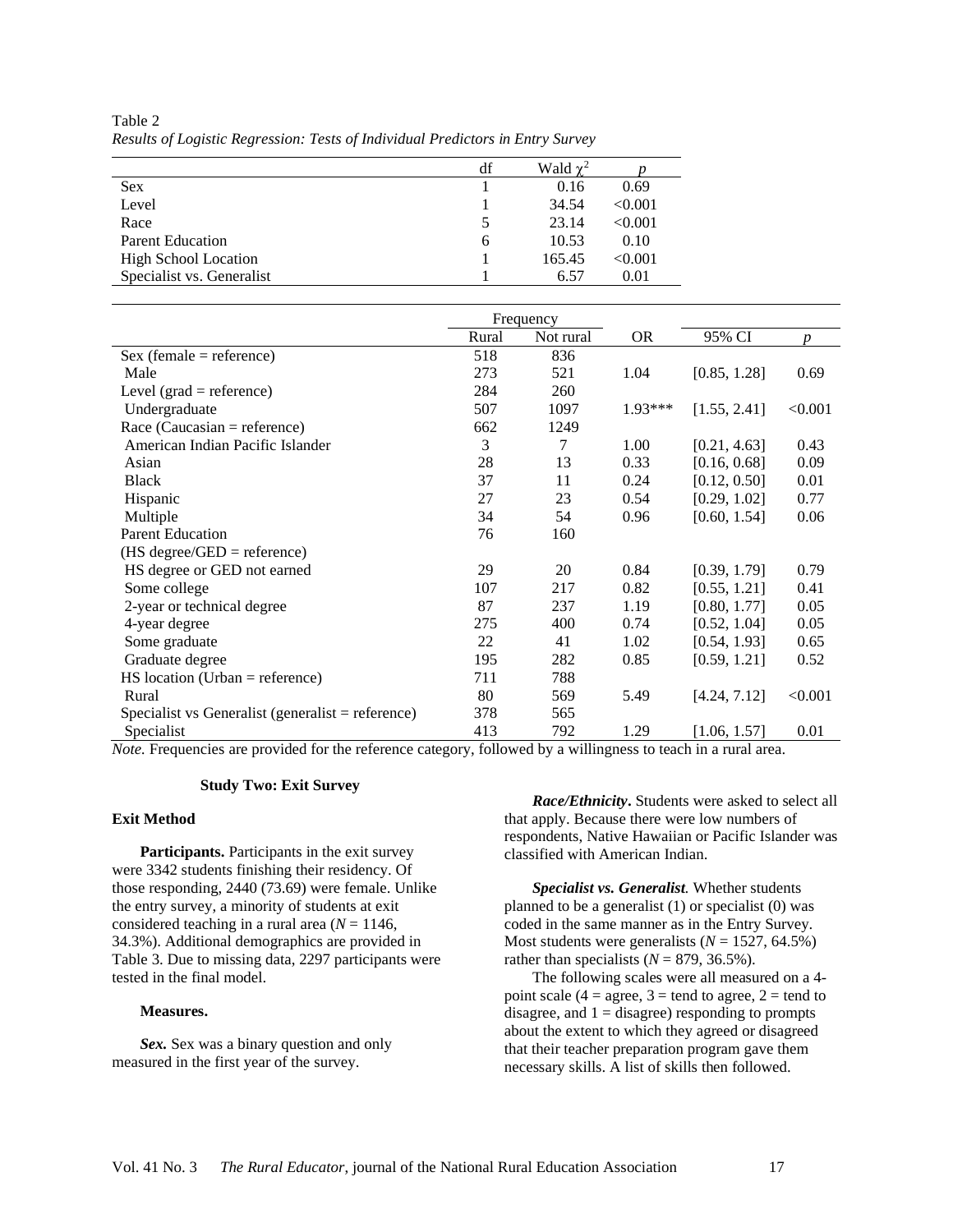Table 3 *Additional Demographics for Exit Survey*

| Race                                | N    | $\%$  |
|-------------------------------------|------|-------|
| American Indian or Pacific Islander | 40   | 1.23  |
| Asian                               | 113  | 3.48  |
| <b>Black</b>                        | 101  | 3.11  |
| Hispanic                            | 89   | 2.74  |
| White                               | 2851 | 87.83 |
| bther.                              | 52   |       |

*Twenty-first century teaching.* Twenty-first century teaching skills was measured by nine items (coefficient alpha  $= .93$ ) addressing the degree to which students felt their teacher preparation program gave them these basic skills: engaging students from multiple perspectives, engaging students in selfassessment strategies, helping students develop critical thinking processes and to solve complex problems, building global awareness, and understanding interdisciplinary themes. One example was "Design activities where students engage with subject matter from a variety of perspectives."

*Classroom management.* Classroom management included six items (alpha  $= .91$ ) addressing the degree to which students felt their teacher preparation program gave them basic skills. Items addressed such areas as communicating clear expectations for student behavior, developing and maintaining a classroom environment that promotes engagement, responding appropriately to student behavior, creating a learning environment that respects differences, and effectively organizing the physical environment. One example was, "Clearly communicate expectations for appropriate student behavior."

**Parent relationships.** One item addressed gaining basic skills in collaborating with parents and guardians to support student learning.

*Social support.* Ability to effectively work with colleagues for social support was measured with two items (alpha  $=$  .87), including collaborating with teaching colleagues to improve student performance and using colleague feedback to support development as a teacher.

*Professional development.* Two items (alpha = .84) addressed students' preparation to contribute to their own professional development by seeking out learning opportunities and accessing professional literature.

The following three scales addressed the working relationship with the students' cooperating teachers, also measured on a 4-point scale from agree to disagree. Students responded to the prompt, "My cooperating teacher/co-teacher…" followed by statements regarding their most recent student teaching placement.

*Co-classroom management.* This item measured the extent to which the student felt helped with classroom management.

*Co-parent relationships.* This item addressed the extent to which the student felt the co-teacher included them in parent-teacher conferences and other professional experiences.

*Supervisory and social support***.** Nine items  $\alpha$  (alpha = .93) addressed helping the student develop as a reflective practitioner by providing time for classroom observation and planning, providing constructive feedback, and helping to reflect on student data to inform instruction. For example, one item addressed how well the student felt the coteacher "provided adequate opportunities for me to observe the classroom."

Because we developed the seven scales from existing items, we further examined the fit of the model with a confirmatory factory analysis (CFA), where each scale was a latent variable and each item was a manifest variable predicted by that scale. The CFA only tested the measurement model, or the extent to which the model fit the data as predicted and the items loaded on the predicted seven scales. The measurement model of the seven scales and was found to be sufficient,  $CFI = .93$ ,  $NNFI = .92$ ,  $GFI =$ .89. All factor loadings were statistically significant, *p* < .001. These results support use of the scales as developed.

*Where teach.* Students were asked where they would consider teaching, used as the dependent variable. They were given the same options as for high school location (see entry survey). They were coded as rural or not in the same way.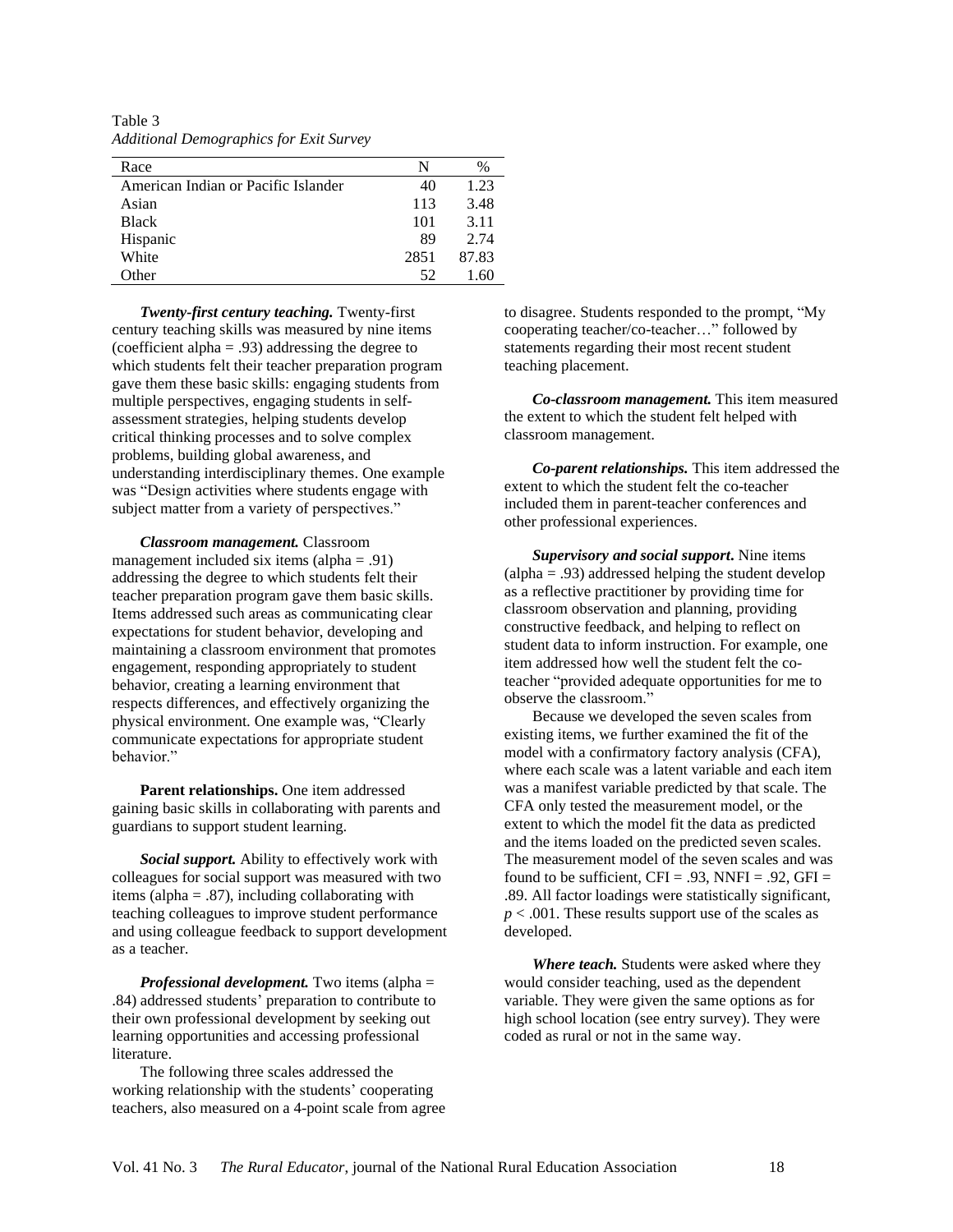#### **Results and Discussion**

Of the responses, 2297 provided full data and were used in analyses. Most  $(67\%, N = 1529)$ preferred to teach in a non-rural area, while about one-third would consider teaching in a rural area  $(33\%, N = 768)$ . Using logistic regression, we predicted whether or not students would consider teaching in a rural area from sex, race/ethnicity, preparation to teach (specialist/generalist, twenty-first century teaching, classroom management, parent relationships, social support), and support from the

co-teacher (co-classroom management, co-parent relationships, supervisory and social support). Tests of individual predictors are in Table 4.

The full model, as a whole, statistically significantly predicted where they would teach,  $\chi^2(15) = 44.72$ ,  $p < .001$ ;  $-2LL = 2927.37$ . Of the individual predictors, only race and twenty-first century teaching skills significantly predicted teaching in a rural area, where increased perceived skill related to a greater likelihood of rural teaching.

#### Table 4

|  | Results of Logistic Regression: Tests of Individual Predictors for Exit Survey |  |  |  |
|--|--------------------------------------------------------------------------------|--|--|--|
|  |                                                                                |  |  |  |

|                              | Mean (SD) |           |           | Wald         |                  |
|------------------------------|-----------|-----------|-----------|--------------|------------------|
| Effect                       | Not Rural | Rural     | DF        | $\chi^2$     | $\boldsymbol{p}$ |
| Sex                          |           |           | 1         | 1.13         | 0.29             |
| Race                         |           |           | 5         | 22.31        | < .001           |
| Specialist vs. Generalist    |           |           | 1         | 1.39         | 0.24             |
| 21st Century Teaching        | 3.31(.59) | 3.41(.57) | 1         | 9.52         | 0.002            |
| <b>Class Management</b>      | 3.51(.55) | 3.57(.56) | 1         | 0.67         | 0.41             |
| <b>Parent Relationships</b>  | 3.23(.79) | 3.30(.81) | 1         | 0.08         | 0.78             |
| Social Support               | 3.53(.60) | 3.59(.57) | 1         | 0.03         | 0.86             |
| Professional Development     | 3.39(.64) | 3.46(.61) | 1         | 0.08         | 0.78             |
| Co-class Management          | 3.76(.61) | 3.78(.58) | 1         | 0.91         | 0.34             |
| Co-parent Relationship       | 3.84(.48) | 3.84(.48) | 1         | 0.47         | 0.49             |
| <b>Supervisory Support</b>   | 3.75(.47) | 3.75(.49) | 1         | 0.84         | 0.36             |
|                              |           |           |           |              |                  |
|                              |           | Frequency |           |              |                  |
|                              | Not rural | Rural     | <b>OR</b> | 95% CI       | $\boldsymbol{p}$ |
| $Sex (female = reference)$   | 1232      | 600       |           |              |                  |
| Male                         | 297       | 168       | 1.13      | [0.90, 1.41] | 0.29             |
| Race (Caucasian = reference) | 1309      | 701       |           |              |                  |
| American Indian Pacific      |           |           |           |              |                  |
| Islander                     | 15        | 11        | 1.33      | [0.61, 2.93] | 0.051            |
| Asian                        | 67        | 17        | 0.45      | [0.26, 0.78] | 0.12             |
| <b>Black</b>                 | 62        | 15        | 0.42      | [0.24, 0.75] | 0.07             |
| Hispanic                     | 51        | 14        | 0.48      | [0.26, 0.88] | 0.21             |
| Other                        | 25        | 10        | 0.80      | [0.38, 1.68] | 0.62             |
| Specialist vs Generalist     |           |           |           |              |                  |
| $(generalist = reference)$   | 987       | 475       |           |              |                  |
| Specialist                   | 542       | 293       | 1.12      | [0.93, 0.14] | 0.24             |
| 21st Century Teaching        |           |           | 1.47      | [1.15, 1.88] | 0.002            |
| <b>Class Management</b>      |           |           | 0.89      | [0.68, 1.17] | 0.41             |
| <b>Parent Relationships</b>  |           |           | 0.98      | [0.83, 1.15] | 0.78             |
| Social Support               |           |           | 1.02      | [0.80, 1.30] | 0.86             |
| Professional Development     |           |           | 1.03      | [0.83, 1.28] | 0.78             |
| Co-class Management          |           |           | 1.12      | [0.89, 1.42] | 0.34             |
| Co-parent Relationship       |           |           | 0.92      | [0.72, 1.17] | 0.49             |
| <b>Supervisory Support</b>   |           |           | 0.86      | [0.61, 1.20] | 0.36             |

*Note.* Descriptive statistics are provided for continuous variables broken down by whether or not the participants were willing to teach in a rural area; frequencies are provided for categorical variables for the reference category followed by other categories.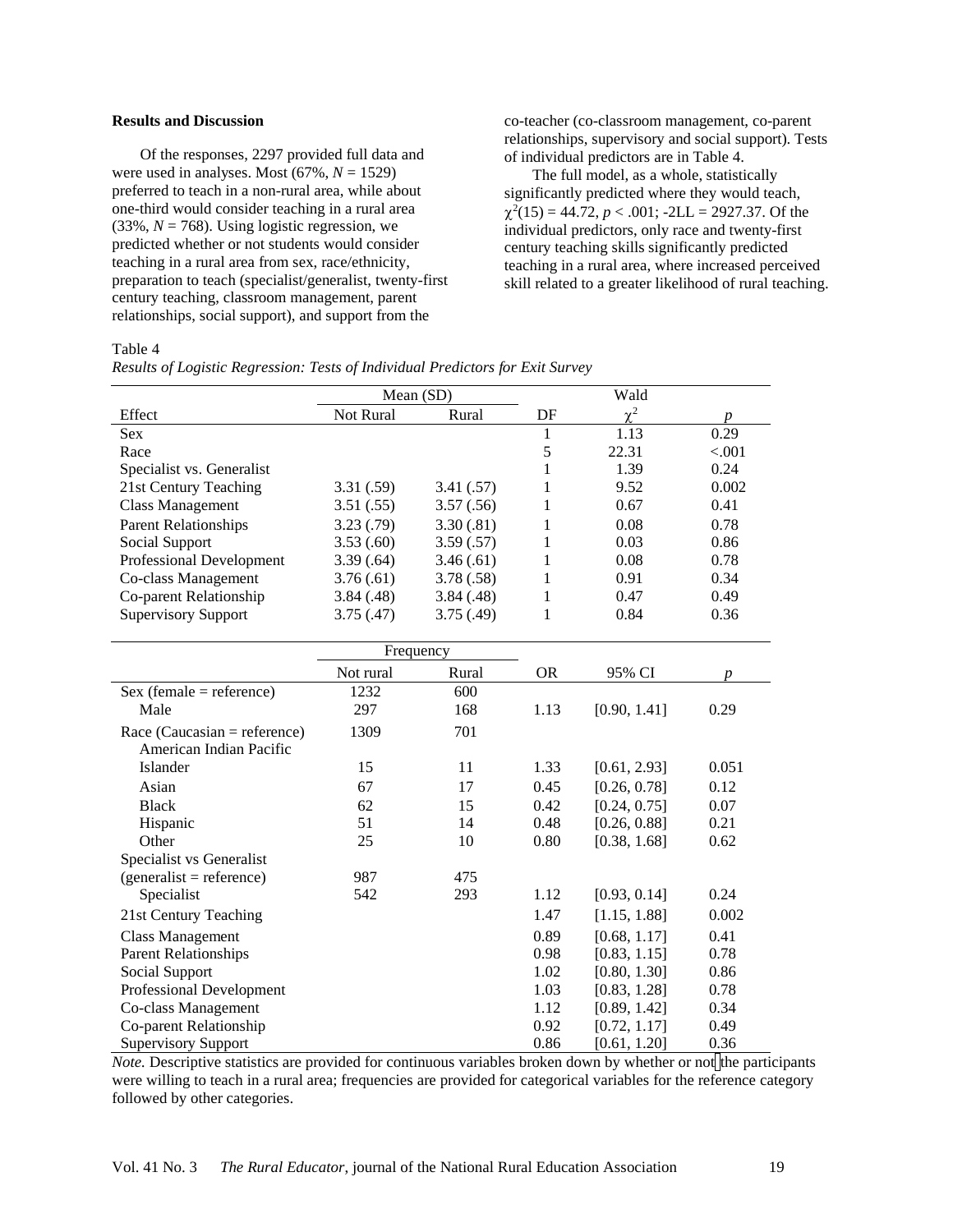Those who identified as American Indian or Pacific Islander were also more likely than Caucasian students to endorse rural teaching, which was marginally significant  $(p = .051)$ .

#### **Study Three: Transition to Teach Survey**

#### **Transition to Teach Method**

**Participants.** Participants in the transition to teach survey were 1832 participants in the first year following graduation. Unfortunately, demographic questions were not included in this survey. Of these, 91% ( $N = 1663$ ) sought employment as a teacher; 87.6% ( $N = 1601$ ) did not seek any other employment besides teaching. Reasons for seeking other employment included: no or limited teaching positions available in their field, ensuring earnings until a teaching position is obtained, family or personal reasons, more future prospects, better location (12.4% of those seeking other employment,  $N = 27$ ), better salary and/or benefits, job security, and better salary. The most common reason given was a preferred work environment outside of teaching  $(29.4\%, N = 64)$ . On average, respondents submitted 1.98 teaching job applications  $(SD = 1.30)$ and received 1.68 offers  $(SD = 1.07)$ . Table 5 highlights the current employment situations of respondents.

**Measures.** Twenty-first century teaching, classroom management, parent relationships, social support, and professional development were measured in the same way as they were for the exit interview. They measure the extent to which the respondent felt prepared for each of these activities. Coefficient alphas ranged from .85 to .92.

Respondents were asked about their current school climate. These items were included because the anticipated climate could potentially predict where students apply. Applicants may be acutely aware of how they are treated in an interview and assign attributes to the working climate based on the initial experiences afforded to them in the school building. This may impact their decision to teach in a rural setting. Indeed, of those who applied to nonteaching positions, 30% said it was for a preferred work environment. Items in each scale were measured on a 4-point scale from 1 (disagree) to 4 (agree).

*Rural teaching.* We used two measures of teaching in rural areas: where they applied and where they actually taught. The same options were listed for application to teaching positions as for high school location (see entry survey). They were coded as rural or not in the same way. The second measure, where students took teaching positions, was by zip code of the school. The degree of "ruralness" was calculated by use of the "Zip Code Generator" provided of the "Zip Code Generator" provided by the Great Data

| Table 5 |                              |  |
|---------|------------------------------|--|
|         | Current employment situation |  |

|                                                    | N    | $\%$  |
|----------------------------------------------------|------|-------|
| Employed full-time in an educational setting       | 1466 | 80.55 |
| Employed part-time in an educational setting       | 177  | 9.73  |
| Employed full-time in a field other than education | 79   | 4.34  |
| Employed part-time in a field other than education | 29   | 1.59  |
| Unemployed and seeking employment                  | 46   | 2.53  |
| Unemployed and not seeking employment              | 26   | 1.23  |
| Type of position                                   |      |       |
| Full-time or part-time teacher                     | 1421 | 86.49 |
| Short-term substitute                              | 51   | 3.1   |
| Long-term substitute                               | 87   | 5.3   |
| Paraprofessional                                   | 26   | 1.58  |
| Other                                              | 58   | 3.53  |
| Grade level <sup>a</sup>                           |      |       |
| Early Childhood                                    | 89   | 6.94  |
| Elementary                                         | 674  | 51.81 |
| Middle or Junior High                              | 421  | 32.56 |
| High School                                        | 426  | 33.15 |

*Note.* <sup>a</sup>Respondents could check all that apply, so percentages sum to more than 100%.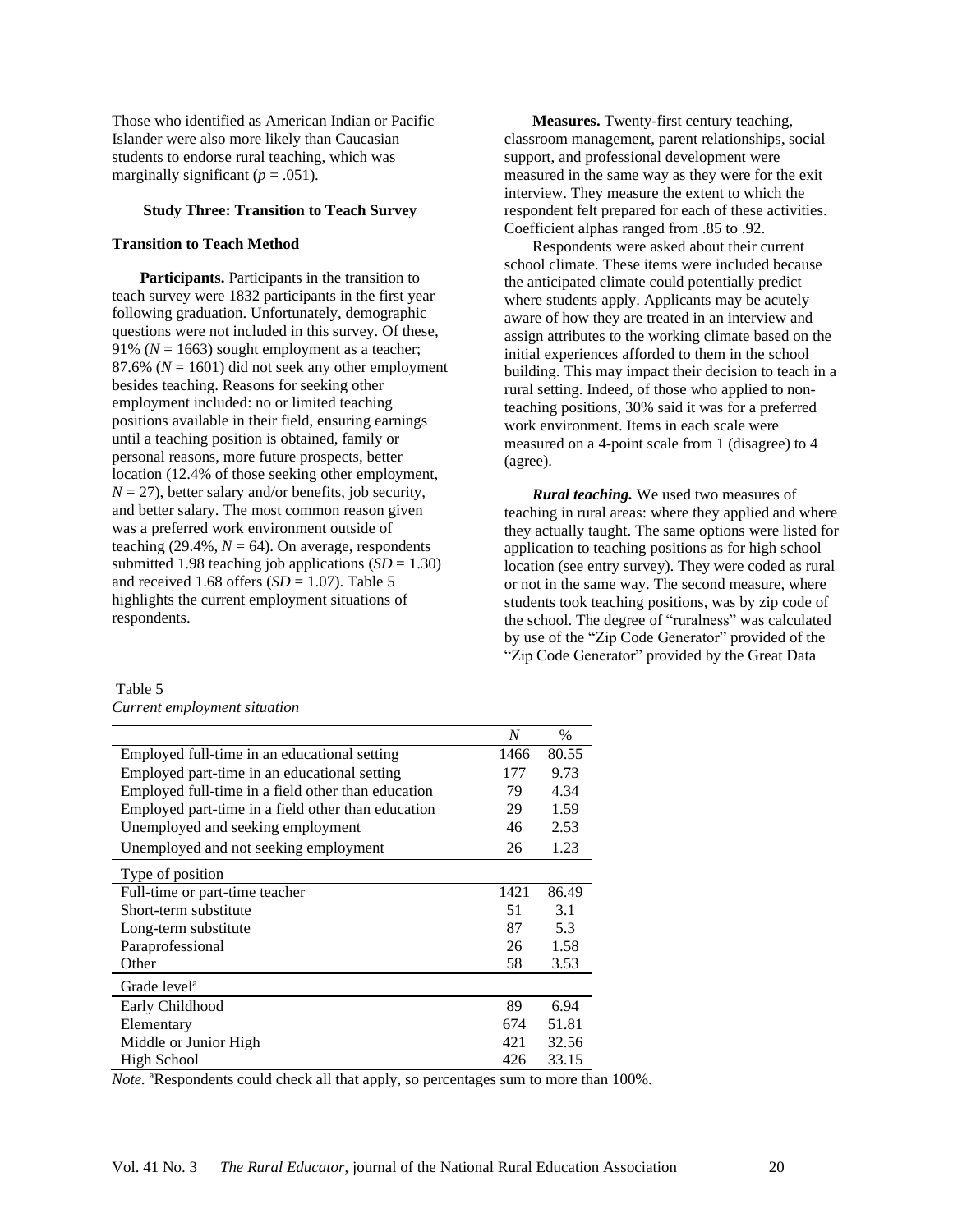|                             | Mean $(SD)$      |           |    | Wald       |           |              |              |
|-----------------------------|------------------|-----------|----|------------|-----------|--------------|--------------|
| Effect                      | Not Rural        | Rural     | DF | $\sim$ 2   | <b>OR</b> | 95% CI       | <sub>n</sub> |
| 21st Century Teaching       | 3.27(.59)        | 3.22(.61) |    | 1.26       | 0.85      | [0.63, 1.13] | 0.26         |
|                             |                  |           |    |            |           |              | < 0          |
| Class Management            | 3.40(.61)        | 3.42(.55) |    | 10.93      | 1.69      | [1.24, 2.31] | .001         |
| <b>Parent Relationships</b> | 3.22(.85)        | 3.08(.87) |    | 2.74       | 0.84      | [0.68, 1.03] | 0.10         |
| Social Support              | 3.52(.65)        | 3.41(.74) | п. | 2.83       | 0.800     | [0.62, 1.04] | 0.09         |
| Professional Development    | 3.37(.70)        | 3.28(.76) |    | 0.61       | 0.92      | [0.76, 1.13] | 0.43         |
|                             |                  |           |    |            |           |              |              |
|                             | Mean $(SD)$      |           |    | Wald       |           |              |              |
|                             |                  |           |    |            |           |              |              |
| Effect                      | <b>Not Rural</b> | Rural     | DF | $\gamma^2$ | <b>OR</b> | 95% CI       | p.           |
| 21st Century Teaching       | 3.28(.59)        | 3.26(.60) |    | 2.00       | 0.79      | [0.57, 1.10] | 0.16         |
| <b>Class Management</b>     | 3.40(.59)        | 3.46(.56) |    | 8.78       | 1.69      | [1.19, 2.38] | 0.003        |
| <b>Parent Relationships</b> | 3.20(.86)        | 3.16(.82) |    | 0.02       | 0.98      | [0.78, 1.24] | 0.89         |
| Social Support              | 3.52(.65)        | 3.48(.70) |    | 1.02       | 0.86      | [0.65, 1.15] | 0.31         |

| Table 6                                                         |  |
|-----------------------------------------------------------------|--|
| Odds Ratios Predicting Applying to and Teaching in a Rural Area |  |

*Note.* Descriptive statistics are provided for continuous variables broken down by whether or not they applied to or are teaching in a rural area.

system (Great Data, 2019). The generator considers rural, suburban, and urban populations by population density, distance from the nearest city, as well as the size of the nearest city and outputs rural, urban, or suburban based on zip code. The two measures address new teachers' intent as well as their actual workplace.

#### **Results and Discussion**

**Applied to a rural area**. We predicted whether or not respondents applied to teach in a rural area from their preparation to teach. Of the 1832 respondents, 1144 were used in analyses due to missing data. Most did not apply to rural areas, (*N*= 708, 62%). Overall, preparation for twenty-first century teaching, classroom management, parent relationships, social support, and professional development, significantly predicted applying to a rural area,  $\chi^2(5) = 20.30$ ,  $p = .001$ ,  $-2LL = 1520.63$ . Analyses of individual predictors are in Table 6.

**Teach in Rural Area.** To examine students teaching in a rural area, only respondents who were currently teaching and included data on zip code were included in analyses ( $N = 1023$ ). Of those, 32%  $(N = 325)$  were teaching in a rural area. The full model significantly predicted where they taught,  $\chi^2(5) = 11.23, p = .047, -2LL = 1278.99$ . See Table 6 for odds ratios.

In both cases, only feeling prepared in classroom management predicted whether or not respondents would apply to and teach in a rural area. The better

prepared they felt, the more likely they were to venture into rural teaching.

#### **Discussion**

The researchers sought to examine factors that lead to new teachers to apply to teach in rural settings. It was interesting that after their first semester of residency, 62% of students were open to teaching in rural areas, yet, by the end of their second semester when actually applying for teaching positions that number had declined to 34.3% and 38%, respectively. Students had either narrowed down their focus or were otherwise deterred from considering rural teaching positions. At each time period, we were able to test different variables predicting who was willing to teach in rural areas.

When predicting students' consideration of teaching in rural areas, grade level, race, high school location, and specialist vs. generalist were among the personal characteristics that statistically significantly predicted whether or not they would teach in rural areas. Specifically, undergraduate students were almost twice as likely as graduate students to consider rural settings. Surprisingly, those students who were specialized were about one and a fourth times as likely to consider rural than generalists. This specialization preference is a unique finding of this study. The authors hypothesize that perhaps specialists in this sample may be more likely to find their unique job in a rural setting and may not meet as much competition for those jobs as in urban settings, or they can work in a setting that allows them to work in their specialization, among other areas. Of those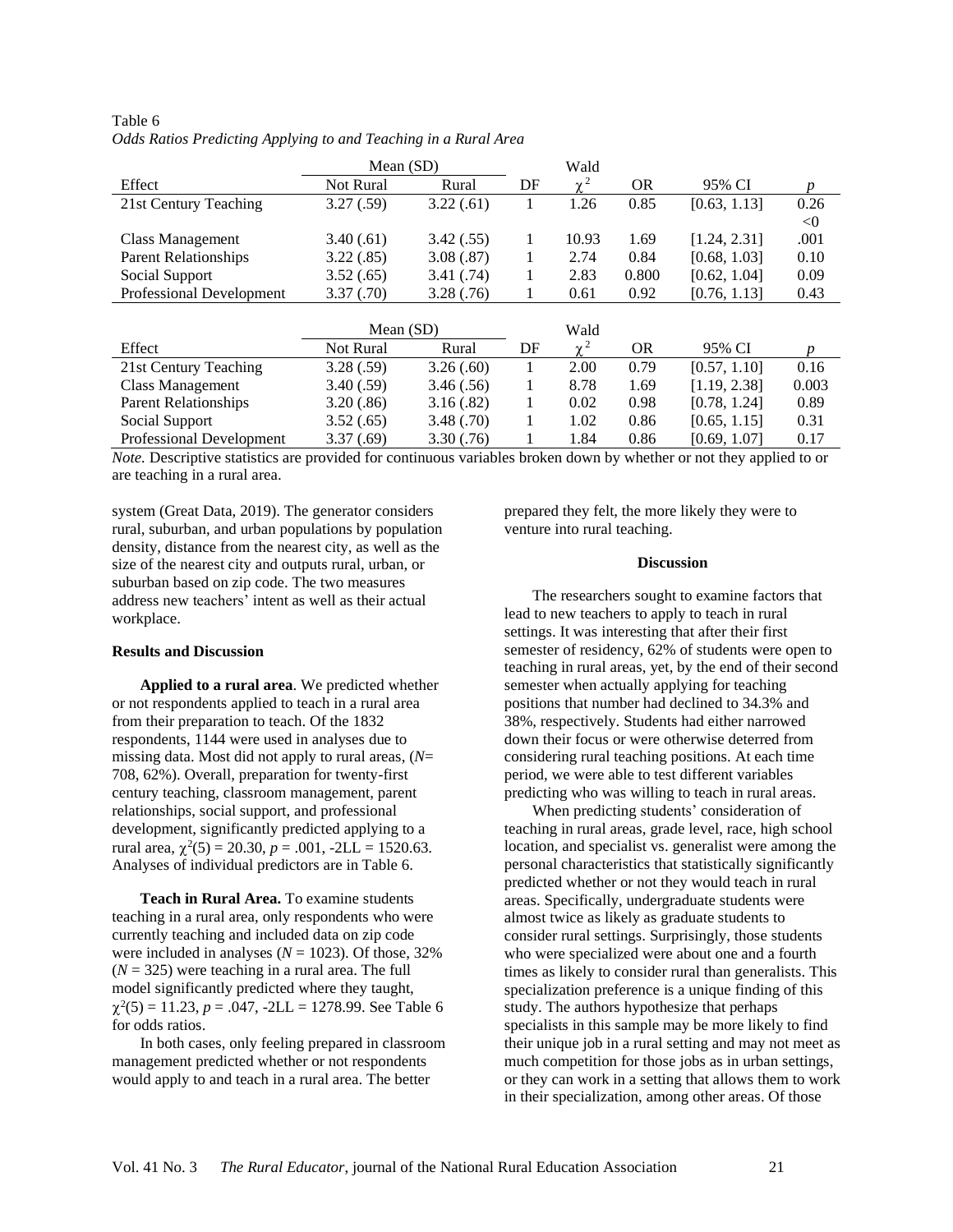factors that decreased the likelihood of teaching in rural settings, students of color (except for American Indian or Pacific Island students) were less likely to consider teaching in rural areas. This finding echoes similar conclusions found in the 2010 report authored by Berry, et al.

Some of our results support the notion of homegrown teachers (Husyman, 2008). This notion suggests that when communities "grow their own" professions, then the professionals are more likely to remain in that setting. Students from rural high schools were five and a half times more likely to consider teaching in rural areas than those from urban areas. Students who identified as American Indian were also more likely to consider rural teaching.

When examining preparation for teaching (at the end of their residency), the students' twenty-first century teaching skills (i.e., teaching self-regulation and critical thinking across a broad platform) and classroom management significantly predicted teaching in rural areas. Students who perceived themselves to have higher teaching skills had a higher likelihood to apply to teach in rural settings. Those who felt better prepared for classroom management were also more likely to consider teaching in rural areas. Perhaps, better preparation for the job made them feel more comfortable addressing the challenges unique to rural areas. This preparation supports findings by Lawrason (2008), which found that teachers who had less preparation in classroom management, and handling parental relationships struggled to transition into their first year of teaching.

As school districts look for ways to recruit into rural teaching positions, stakeholders should consider students' backgrounds, but also their preparation for teaching. Of particular importance are coming from a rural area, as well as preparation for twenty-first century teaching and classroom management. These appear to uniquely contribute to the decision to apply to teach in a rural setting.

#### **Recommendations for Practice**

Findings from this research contribute distinctively to the literature by confirming that there are unique factors that contribute to willingness and commitment to teach in rural settings as well as give light to specific areas on which to focus recruitment efforts. More specifically, recruitment efforts can be made in rural areas to find those who are from rural communities to recruit them into teaching. This is supported by Barley (2009) who proposed creating teaching programs that specialize in preparing teachers for teaching in the rural context by highlighting expectations of rural life. Further, communities of higher education may increase

opportunities to engage in professional development surrounding classroom management (including instruction and opportunities to practice and receive feedback) as well as how to engage with stakeholders as new teachers effectively. This is supported by the work of Harrison & Tran (2020) who indicate that the problem of recruitment may be best addressed through intentional stakeholder engagement with both schools and higher education. This may help contribute to the recruitment of new teachers in rural settings. In addition, programs could generate pipelines from rural high schools to education programs to build a teaching workforce in rural areas. These programs should pay special attention to preparing students for the challenges of rural teaching as well as for classroom management and teaching self-regulated learning and critical thinking.

#### **Limitations**

This study made use of a self-report survey. As with all perception data, this is the perception of students about their training and preparation, rather than objective data about observable skills. Finally, this study made use of participants from 14 universities in the Midwest, and their experiences may not reflect the experiences of other students in other locations. However, it is also a strength to draw from data across multiple institutions and states.

#### **Recommendations for Further Study**

Further studies may broaden the sample size to examine factors that help teachers persist in teaching in rural settings. Additionally, the sample size could be broadened to include teachers who have taught for many years in rural settings to examine what helps teachers persist over long periods of time in rural locations. More objective measures could examine proficiency in classroom management as well as teaching competence to determine what aspects of competency may uniquely contribute to persistence in rural settings. Tracking students across time would allow for examination of which students change their minds about teaching in rural areas and why.

#### **Conclusion**

School districts and policymakers across the nation see the critical need to respond to systematic teacher shortages in rural settings. This study demonstrates that helping communities recruit professionals from within the community to provide educational instruction for their youth might be a critical way to aid in the recruitment of much-needed teaching staff. Also, university communities may invest in instruction, opportunities for guided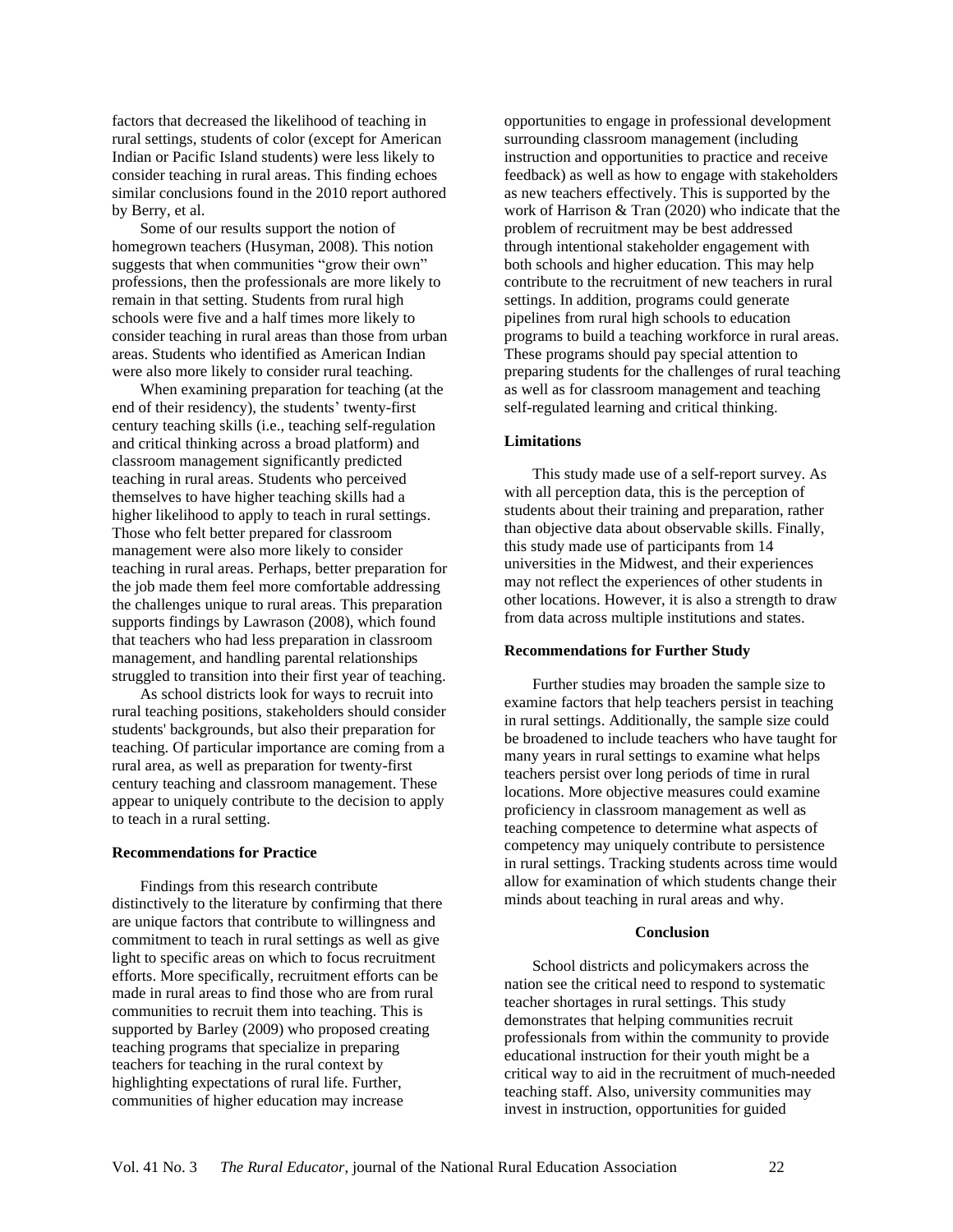practices, as well as systematic feedback in the areas of classroom management and building home-school partnerships to aid in developing competency for new teachers in rural settings, which might be a way to encourage them to stay in a rural setting. Overall, this

approach engages both local and university communities to find ways to partner and encourage those teachers who are teaching in critical rural areas to stay and educate some of our most vulnerable youth.

### **REFERENCES**

- Adams, B. L., & Woods, A. (2015). A model for recruiting and retaining teachers in alaska's rural K-12 schools. *Peabody Journal of Education, 90*(2), 250-262. https://doi.org/10 .1080/0161956X.2015.1022115
- Barley, Z. A. (2009). Preparing teachers for rural appointments: Lessons from the mid-continent. *The Rural Educator, 30*(3), 10-15. https://doi.org/10.35608/ruraled.v29i2.470
- Berry, B., Daughtrey, A., & Weider, A. (2010). Teacher effectiveness: The conditions that matter most and a look to the future. *Report prepared for the Spencer Foundation.* Center for Teaching Quality. https://files.eric.ed.gov/fulltext /ED509720.pdf
- Berry, A., Petrin, R., Gravelle, M., & Farmer, T. (2011). Issues in special education teacher recruitment, retention, and professional development: Considerations in supporting rural teachers. *Rural Special Education Quarterly, 30,* 3 – 11. https://doi.org/10.1177 %2F875687051103000402
- Betoret, F. D. (2009). Self-efficacy, school resources, job stressors and burnout among Spanish primary and secondary school teachers: A structural equation approach. *Educational Psychology, 29,*45-68. https://doi.org/10.1080 /01443410802459234
- Bush Foundation (2015). *Using Data to Improve Teacher Preparation.* https://www.bush foundation.org/using-data-improve-teacherpreparation
- Cochran-Smith, M., Cannady, M., McEachern, K. P., Piazza, P., Power, C., & Ryan, A. (2011). Teachers' education, teaching practice, and retention: A cross-genre review of recent research. *Journal of Education, 121*(2), 19-31. https://doi.org/10.1177/002205741119100205
- Collie, R. J., Shapka, J. D., & Perry, N. E. (2012). School climate and social–emotional learning: Predicting teacher stress, job satisfaction, and teaching efficacy. *Journal of Educational Psychology, 104*(4), 1189–1204. https://doi.apa.org/doi/10.1037/a0029356
- Dixon, T. (2012). *An investigation of factors related to the retention of teachers in rural middle schools* (Doctoral dissertation). ProQuest (UMI 3508909)
- Garmezy, N. The study of competence in children at risk for severe psychopathology. In: Anthony EJ, Koupernik C, editors. The child in his family: Children at Psychiatric risk: III. Wiley; New York: 1974. p. 547.
- Goldring, R., Taie, S., & Riddles, M. (2014, September). Teacher attrition and mobility: Results from the 2012-13 teacher follow-survey. In National Center for Education Statistics. http://nces.ed.gov/pubs2014/2014077.pdf
- Goodrich, K. (March 26, 2016). Teacher shortage 'a potential crisis,' especially for rural area districts. *Mankato Free Press*. https://www.mankato freepress.com/news/local\_news/teachershortage-a-potential-crisis-especially-for-ruralarea-districts/article\_8d1e5a8c-f1e4-11e5-9073- 9fc3c3fcc574.html
- Great data. (2019). *Rural urban suburban data: Geographical assignment by zip code.* https://greatdata.com/product/urban-vs-rural
- Guo, Y., McDonald Connor, C. Yang, Y., & Morrison, F.J. (2012). The effects of teacher qualification, teacher self-efficacy, and classroom practices on fifth graders' learning outcomes. *The Elementary School Journal, 113*(1), 3–24. https://doi.org/10.1086/665816
- Harrison, T., Tran, H. (2020). How can higher education engage with rural communities to address their teacher shortages? In Tran, H., Smith, D. A., Buckman, D. G. (Eds.), *Stake Holder Engagement: Improving Education through Multi-Level Community Relations.* Rowman and Little Field.
- Hepburn, A., & Brown, S. D. (2001). Teacher stress and the management of accountability. *Human Relations 54,* 691. https://doi.org/10.1177 %2F0018726701546001
- Hipp, K. A., (1997). The impact of principals in sustaining middle school change. *Middle School Journal, 28,* 42-45. https://doi.org/10.1080 /00940771.1997.11494474
- Hirsch, E., & Emerick, S. (with Church, K., & Fuller, E.). (2007). *Teacher working conditions are student learning conditions: A report on the 2006 North Carolina teacher working conditions survey.* Center for Teaching Quality. https://eric.ed.gov/?id=ED498770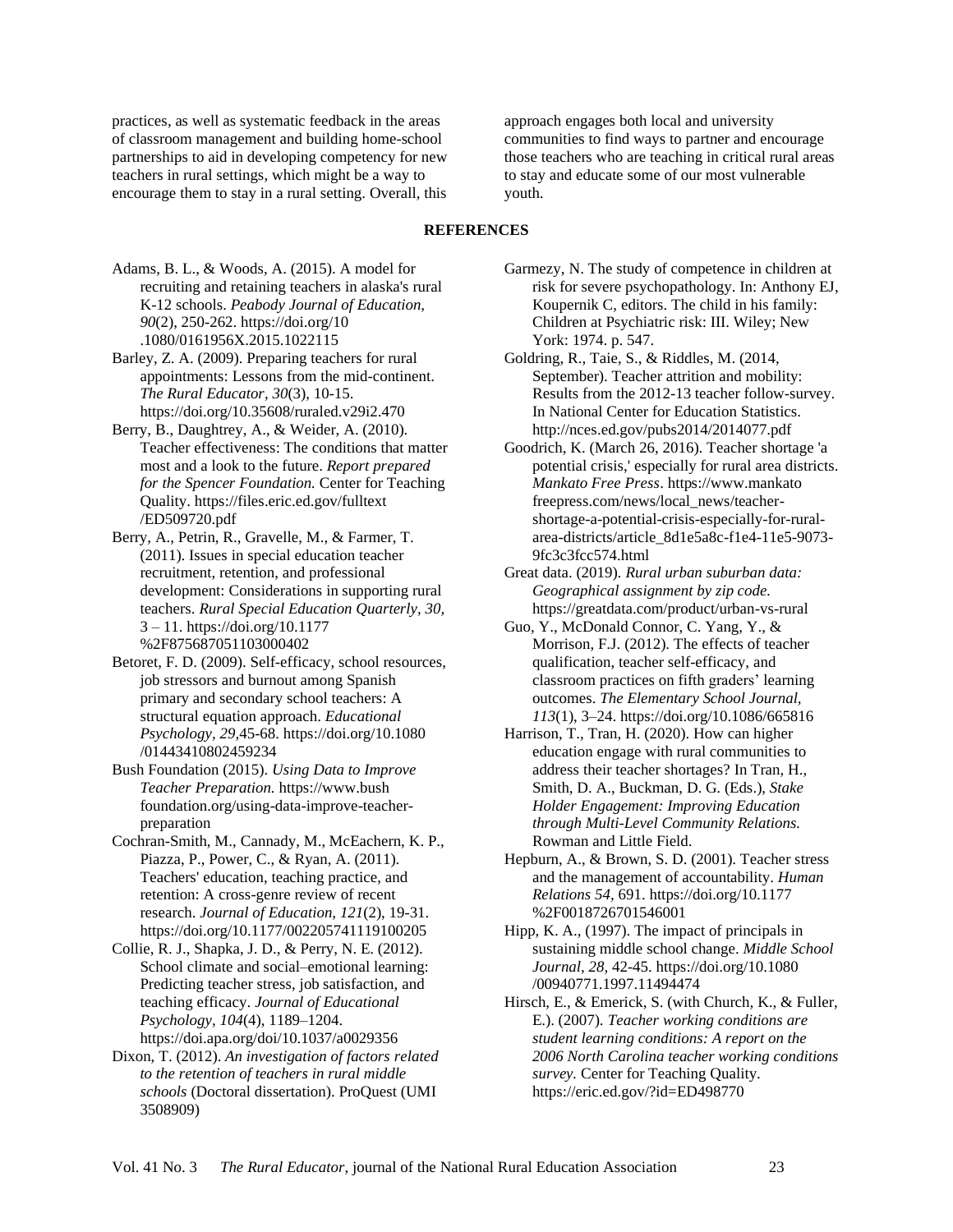Hoy, W. K., & Woolfolk, A. E. (1993). Teachers' sense of efficacy and the organizational health of schools. The Elementary School Journal, 93, 355–372. https://doi.org/10.1086/461729

Huysman, J. (2008). Rural teacher satisfaction: An analysis of beliefs and attitudes of rural teachers' job satisfaction. Rural Educator, 29(2), 31-38. https://eric.ed.gov/?id=EJ869291

Jimerson, L. (2003). *The competitive disadvantage. Teacher compensation in rural America.* (Policy brief). https://eric.ed.gov/?id=ED474248

Keiser, D. (2011). Teacher retention in a small rural school (Doctoral dissertation). ProQuest (3485317).

Lawrason, P. D. (2008). Teacher induction programs: An examination of how the influence teacher retention (Doctoral dissertation.) ProQuest (3315217).

Luthar, S. S. (2006). *Resilience in development: A synthesis of research across five decades.* In D. Cicchetti & D. J. Cohen (Eds.), *Developmental psychopathology: Risk, disorder, and adaptation* (p. 739–795). John Wiley & Sons, Inc..

Martin, L. E., & Mulvihill, T. M. (2016). Voices in Education: Teacher Shortage: Myth or Reality? *Teacher Educator*, *51*(3), 175–184. https://doi.org/10.1080/08878730.2016.1177427

McCoach, D. B. & Colbert, R.D. (2010). Factors underlying the collective teacher efficacy scale and their mediating role in the effect of socioeconomic status on academic achievement at the school level. *Measurement and Evaluation in Counseling and Development, 43,* 31-47. https://doi.org/10.1177/0748175610362368

McMullen, M. (Feb. 10, 2017). Rural Minnesota schools struggle with teacher shortage. *Duluth News Tribune.* https://www.duluthnewstribune .com/news/4215896-rural-minnesota-schoolsstruggle-teacher-shortage

McNabb, K. (2011). Effective teacher retention: Sustaining quality novice instructors through induction (Doctoral dissertation). ProQuest (3489751).

Monk, D. H. 2007. Recruiting and retaining highquality teachers in rural areas. *Future of Children*, 17: 155–174. https://doi.org/10.1353/foc.2007.0009

Montgomery, M. R. (2010). All rural school districts in Nebraska; A case study of challenges and solutions (Doctoral dissertation). ProQuest.

Network for Excellence in Teaching (NExT). (2016a). *NExT Common Metrics Entry Survey*.

Network for Excellence in Teaching (NExT). (2016b). *NExT Common Metrics Exit Survey*. Network for Excellence in Teaching (NExT. (2016c). *NExT Common Metrics Transition to Teaching Survey*.

Network for Excellence in Teaching (NExT). (2017a). *NExT Common Metrics Entry Survey*.

Network for Excellence in Teaching (NExT). (2017b). *NExT Common Metrics Exit Survey*.

Network for Excellence in Teaching (NExT). (2017c). *NExT Common Metrics Transition to Teaching Survey*.

Pas, E., Bradshaw, C.P., & Herschfeldt, P.A. (2012). Teacher-and school-level predictors of teacher efficacy and burnout: Identifying potential areas of support. *Journal of School Psychology. 50*(1), 129-145. https://doi.org/10.1016/j.jsp.2011 .07.003

Prather-Jones, B. (2011). How school administrators influence the retention of teachers of students with emotional and behavioral disorders. Clearing House, 84(1), 1-8. https://doi.org/10 .1080/00098655.2010.489387

Provasnik, S., KewalRamani, A., Coleman, M.M., Gilbertson, L., Herring, W., and Xie, Q. (2007). Status of Education in Rural America (NCES 2007-040). National Center for Education Statistics, Institute of Education Sciences, U.S. Department of Education. Washington, DC.

Reeves, C. (2003). Implementing the No Child Left Behind Act: Implications for Rural Schools and Districts. Illinois: North Central Regional Educational Laboratory.

Rutter, M. (1979). Protective factors in children's response to stress and disadvantage. In Kent & Rolf (Eds.), Primary prevention of psychopathology: Vol. 3. Social competence in children. Hanover: University Press of New England.

Rutter, M. (1987). Psychosocial resilience and protective mechanisms, American Journal of Orthopsychiatry, 57, 316-331. https://doi.org/10.1111/j.1939- 0025.1987.tb03541.x

Skaalvik, E. M., & Skaalvik, S. (2010). Teacher selfefficacy and teacher burnout: A study of relations. *Teaching and Teacher Education, 26,* 1059-1069.

https://doi.org/10.1016/j.tate.2009.11.001

Stackhouse, J. (2011). *Rural teacher collaboration, support, and job satisfaction: An analysis of one small school* (Order No. 3502053). Available from ProQuest Dissertations & Theses Global. (930827876).

Tran, H. and Smith, D. (2019). Insufficient money and inadequate respect: What obstructs the recruitment of college students to teach in hardto-staff schools? *Journal of Educational*